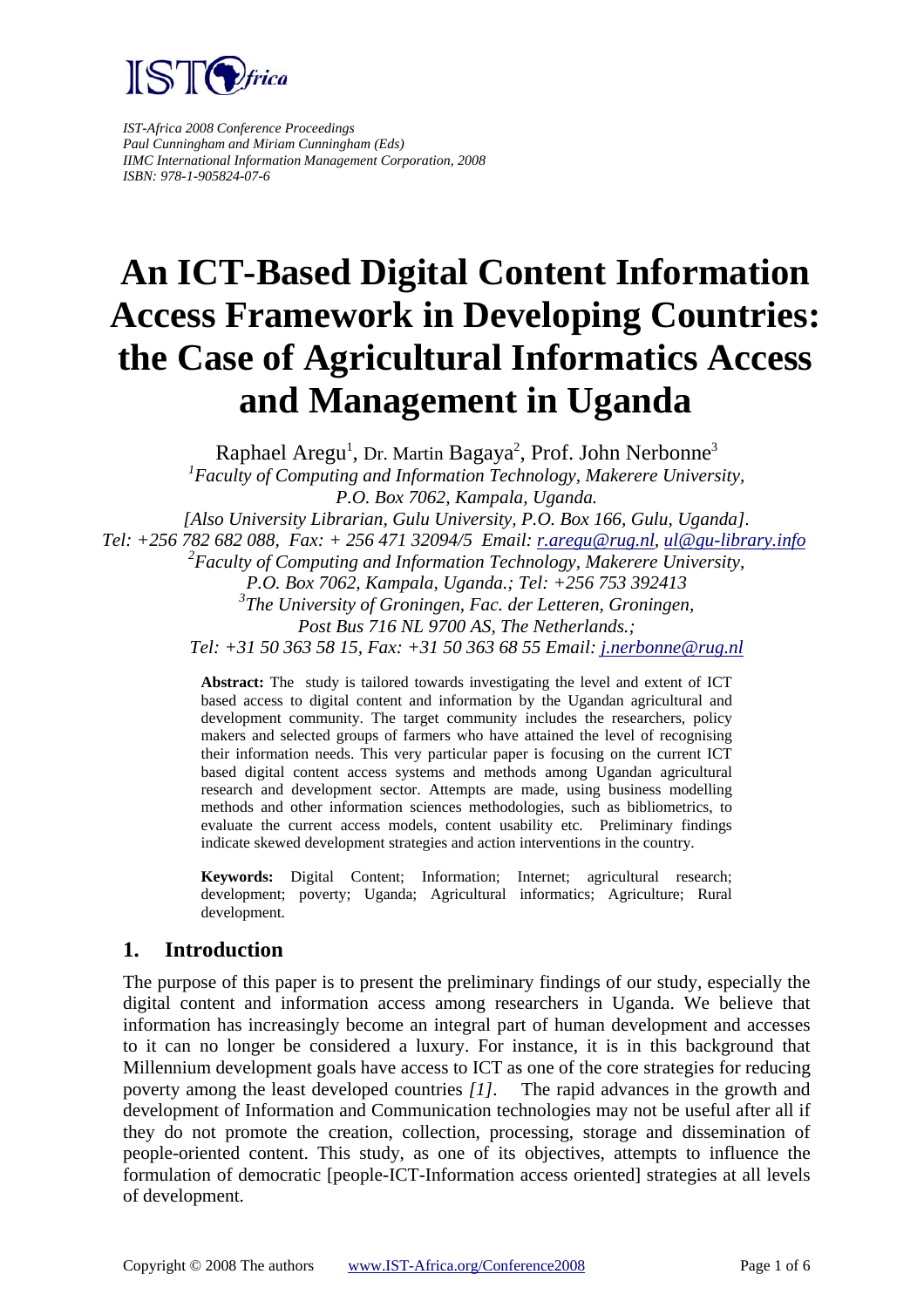Agricultural informatics is a new concept that has arisen following the rapid development in information and communication technologies, and of the Internet. Recently, referred to as e-agriculture, agricultural informatics is an emerging field in the intersection of agricultural informatics, agricultural development and entrepreneurship, referring to agricultural services, technology dissemination, and information delivered or enhanced through the Internet and related technologies, [2]. e-Agriculture, however, goes beyond technology, and ensures to promote the integration of technology with multimedia, knowledge and culture, with the aim of improving communication and learning process between various actors in agriculture locally, regionally and worldwide.

The opportunities offered by the ICT s should be captured through a process that takes into account the contributions and the local needs of all parts of global society. ICTs for instance, allows the capture, processing, transmission, storage, retrieval and display of text, images, video, graphics, animations etc, *[3]*, implying that almost all information needs of the agricultural and development process could be improved. Generally, we note that digital content or information is taken to mean many things. A few writers, such as *[4]*, have given detailed justifications why access to digital content spurs economic development. In our paper, we attempt to review the paradigms of information and mainly access theories so as to inform our thesis and delineate the scope of context relevant to the study. For instance we borrow theoretical discussions of *[5]* to enrich our methodologies.

As one of the landlocked country in East Africa, Uganda's economy is predominantly agrarian; consisting of 6,810,000 ha (or 16,282,000 acres) of land under agricultural activities and cultivation. The sector provides employment source to 85% of the population; contributing between 32-38% of export earnings, and in addition generating 44% of the GDP. Almost 90% of food security comes from agricultural production, [6]. However, subsistence cultivation is still the pattern, whereby 70% of the area under cultivation is used to produce locally consumed food crops.

We wish to report that our study is still ongoing and therefore more interesting findings are anticipated.. This is a PhD research project supervised by Dr. Martin Bagaya of Makerere University, Kampala, Uganda and Prof. John Nerbone of the University Groningen, The Netherlands. Initial guidance had also been obtained from Dr. Alex Klugkist, University Librarian, University of Groningen, The Netherlands.

#### *1.1 The problem*

The problem we are addressing in our study is focused on the level of access to a specific category of content and information among Ugandan agricultural and development stakeholders. Indeed there is evidence that information is available in both print and digital formats, the level of Internet connectivity is gradually increasing as well, though at a snail speed. However, access to both digital and print content is still a problem. The problem under scrutiny can be summarised in three distinct statements:

- the lack of (or insufficient) framework that would stimulate accessibility to both local and internationally published content.
- Difficulties in collecting, transmitting and storing content/information generated locally and on global networks, and
- the drawback of access models to content and information available on global networks, as typified by the IP; and password and user-name models.

Due to the above, there is a significant level of research duplication, a weak policy framework and lack of digital local content on the national and global networks, and the increasingly weakened extension services. The level of awareness among policy makers is still low. The current access models are publisher modelled and therefore tend to maximise benefits to content publishers contrary to mass impact on the agricultural community. In this paper, we are giving a preliminary picture of the problem in Uganda, and we note that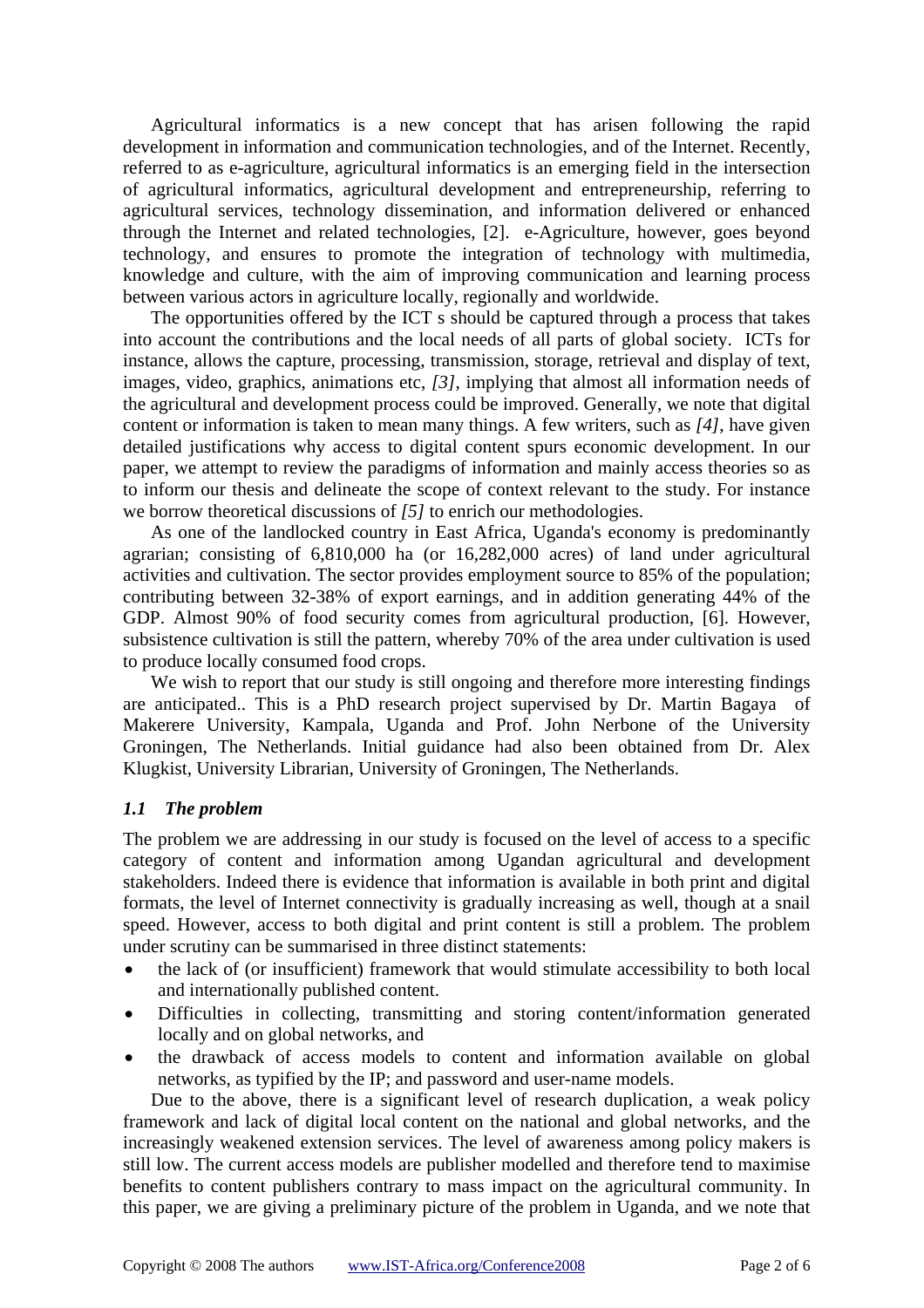this replicates itself even across other least developed countries.

The use of computers in managing agricultural informatics is not new in Uganda. The National Agricultural research Systems for decades used computers and other ICT equipments and devices ease data handling and utilisation.

# **2. Objectives**

The main purpose of the study is to, (using business models approaches), recommend an ICT driven framework for creating, transmitting, storing and preserving digital content and information among Ugandan agricultural and development stakeholders and institutions. The study, in addition, hopes to come up with Content Localisation Framework to enable the localisation of content accessed from global networks.

The specific objectives are:

- 1. To determine the extent of local content access to agricultural research and development stakeholders in Uganda,
- 2. To assess the efficacy of agricultural information access systems available to the Ugandan community,
- 3. To review the content creation mandates and policies among Ugandan agricultural research systems,
- 4. To establish the level of access and utilisation of digital content and information among policy makers and farmer communities, and
- 5. To influence policy on the economic development potential of access to digital information.

## **3. Methodology**

The study is using both quantitative and qualitative methods. The case study design is applied where empirical data is being collected using questionnaires, interviews, documents analysis, and group discussions with farmer groups. The case study and the empirical approach are suitable for this study and have been used before by many Information Science researchers, for instance *[7]*. This is because a case study as an empirical enquiry method allows us to:

- investigate a contemporary phenomenon within its real life context. We are able to collect empirical data from the different parts of the sample and make tentative conclusions to our propositions, especially among the farmers and policy makers.
- the boundary between phenomenon and context are not clearly evident, this is the case with our study. There is no clear boundary between the researchers, policy makers and the farmer groups. This is because the successful completion of any agricultural research and development project depends on all of the three groups, (researchers, policy makers and the farmers groups).
- multiple sources of evidence can be used. We are able to collect data from several other sources such as databases being accessed, libraries and repositories, farmer gardens and selling chains, etc.

The study design involves the use of questionnaires, analysis of Internet and print documents, and group discussions among selected farmer groups. However, due to resource limitations, a little sample of farmers (10), researchers (10), and policy makers (6), were selected at random. A questionnaire was self distributed among them and collected at their convenience. The limitation found was the number of qualified respondents, especially among farmers since most farming systems are subsistence and rarely seek for information.

## **4. Technology Description**

In this section we attempt to describe ICTs with a focus to their role and importance in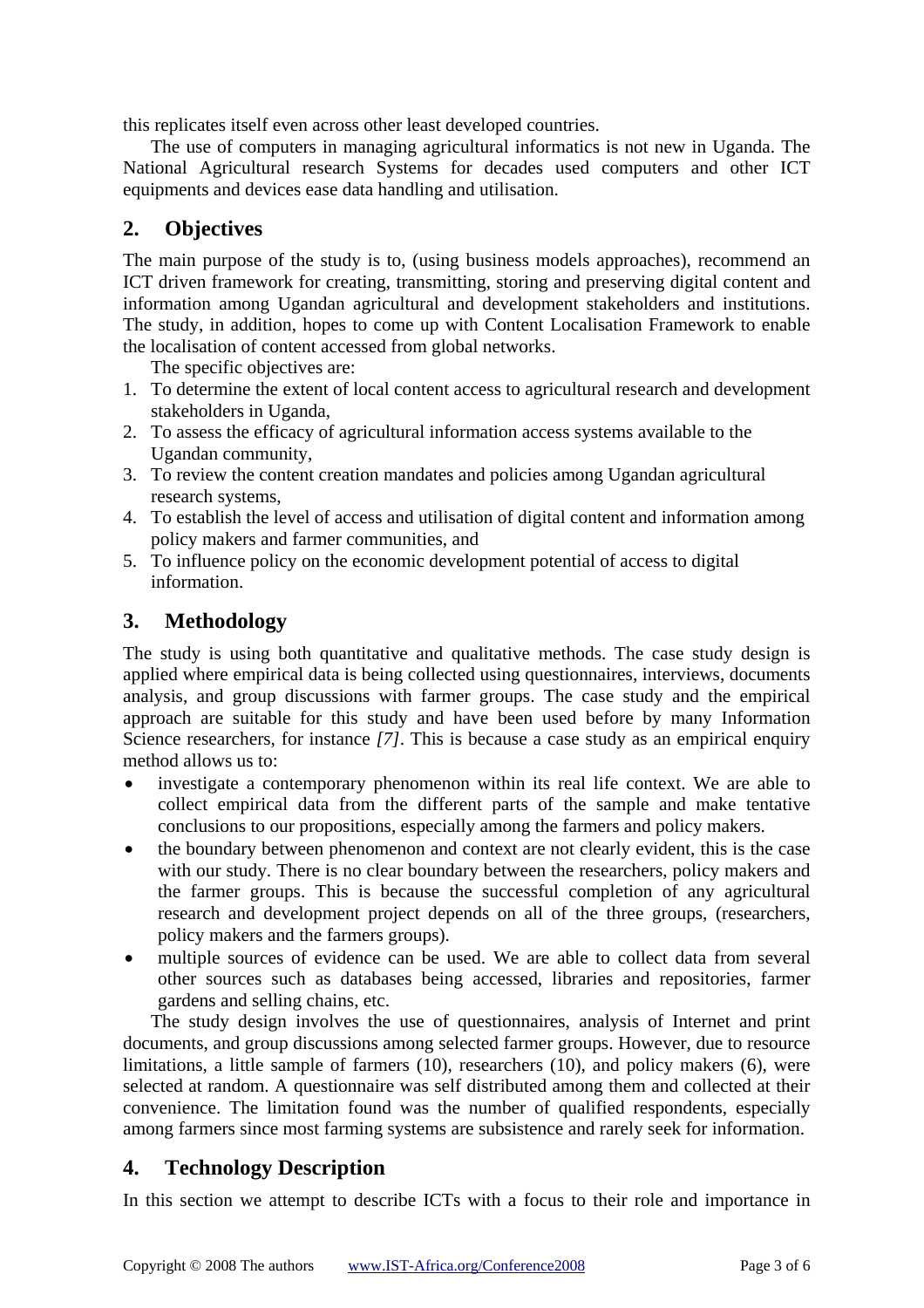promoting agricultural research and development in Uganda. The challenges encountered by the users are identified, such as:

- requirement of Internet Protocol identification; user name and password as access points to relevant digital information,
- limitations of enabling infrastructure, connectivity challenges and costs
- infrastructural policy and legislation framework, government commitment and support; and
- digitisation benchmarks and standards cognisant with local needs.

For decades, different technologies have been adopted as a means of improving agricultural output at the global level. The latest technological adoption includes that of Information Technology led agricultural development. In his institutional report, for instance, [8], discusses the IT integration strategies in Indian Agricultural development.

## **5. Developments**

As pointed earlier our study is still on-going and these are results represent possibly 40% of our work so far. The initial stages involved setting the research process and focusing on policy makers including policy and the legislative framework. In this paper, we describe the contribution of our study and we propose models that could promote the access and the use of digital content among Ugandan agricultural research and development stakeholders by empirically analysing the current agricultural information systems available to the study population.

## **6. Results**

Phase one of the study focused on digital content access trends as a means of setting out the scene of our study. It also involved getting data from policy makers, especially among agricultural research institutions. Our findings show that the current access methods employed locally and by the global networks in the developing countries are not good enough since their impact on the grass root population is still very low. We find that policy makers fall within four main categories, those at the ministries' level, at the research institution level, at the district level and at the village level. At each level, the kind of content required is different and also the type and level of technology. We hope to discus these scenarios in detail in our completed study.

Secondly, agricultural Information is accessed from both local and international networks and institutions. Locally, there are three main institutions engaged in agricultural informatics generation and dissemination. These are the National Agricultural Research Organisation, (NARO), a public a agency charged with all issues of agricultural research and development. NARO in support of others partners, such as the Food and Agricultural Organisation, (FAO), have put in place a service codenamed the Agricultural Research and Extension Network (ARENET) available on-line at [http://www.arenet.or.ug.](http://www.arenet.or.ug/) ARENET is expected to be an agricultural information portal whose main goal is improving, through strengthened research-extension linkages, the agricultural advisory services provided to resource poor farmers in support of food security, rural development and poverty eradication.

The second public agency charged with agricultural development in Uganda is the National Agricultural Advisory Services, (NAADS), whose mission is to increase farmer access to information, knowledge and technology for profitable agriculture production. The long term plan of the NAADS is to become a decentralised farmer owned and private sector serviced extension system contributing to the realization of the agricultural sector development objectives. It is hosted at [http://www.naads.or.ug](http://www.naads.or.ug/).

The third, agency, (which is regional), involved in agricultural research and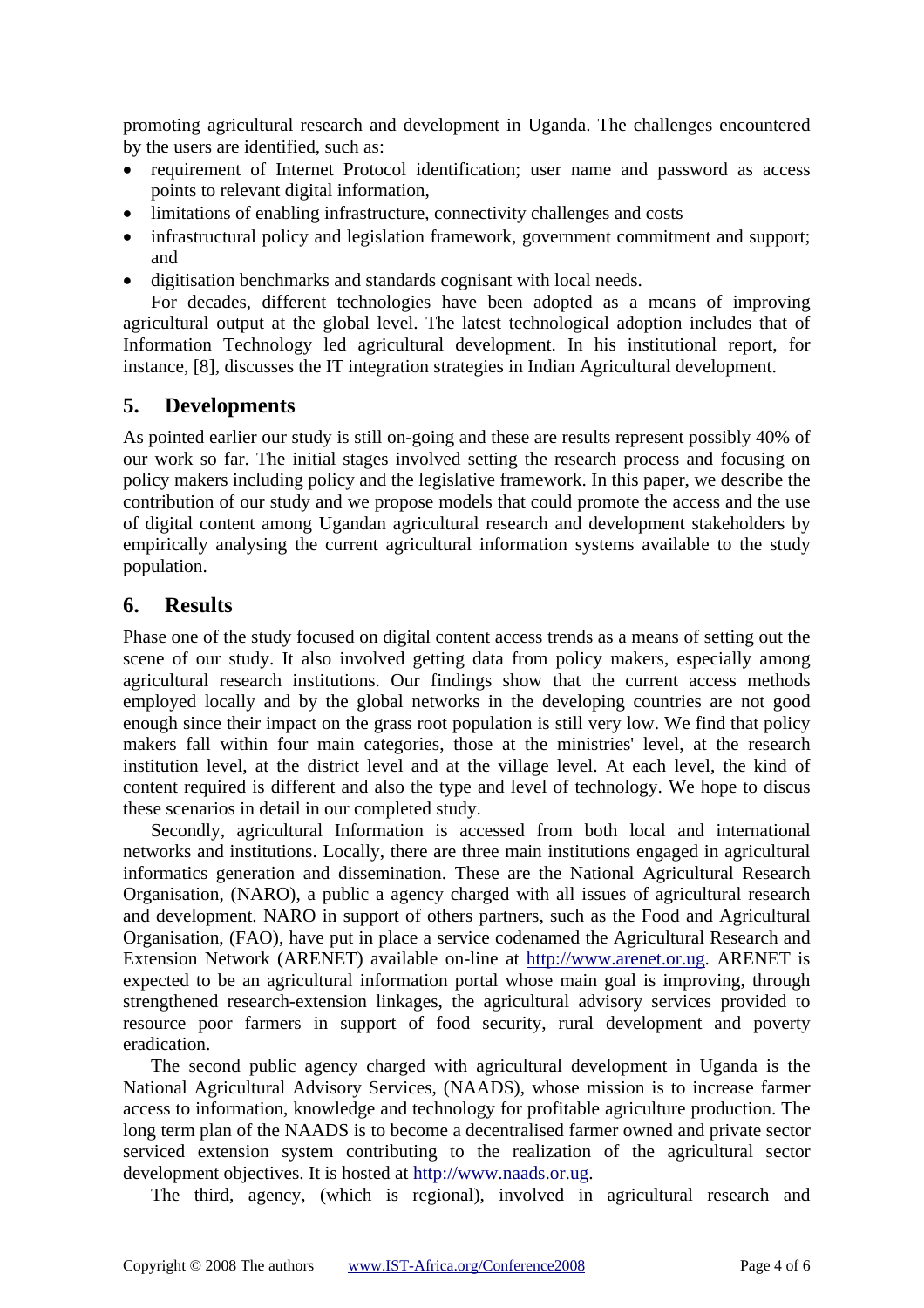development is the Association for Strengthening Agricultural Research in East and Central Africa, ASARECA head-quartered in Entebbe, Uganda. ASARECA's main mission is to promote economic growth, fighting poverty, reducing hunger and enhancing resources through regional collective action in agricultural research for development, extension and agricultural training and education, (ASARECA, 2008: [http://www.asareca.org](http://www.asareca.org/)).

In addition, there are a number of other public and private institutions engaged in agricultural informatics generation in Uganda. For instance, respondents reported accessing agricultural information from university library websites, non-government organisation websites, and United Nations agencies websites among others.

With the use of questionnaires, preliminary results show that barely about 10% of the farmer communities are aware of ARENET, while a further 5% actually find it useful.

A majority of ARENET users are researchers, (75%), while policy makers rely heavily on printed reports and publications. The results also show that the usage of Internet among farmers is still low (25%), while the figure is quite high among researchers, (68%). Again policy makers do use Internet through the sub-ordinate staff, especially secretaries, and mainly for accessing emails.

Again, preliminary investigations indicate very few users utilising the NAADS services. Of the sample population studied (10 farmers; 10 researchers and 6 policy makers), only combined 20% do actively access the NAADS site, while the rest depend on NAADS staff visitation, documents, and announcements.

A bigger number of the respondents reported not being aware of ASARECA, 84%. The majority of those using ASARECA are mainly researchers.

On global resources, a few respondents (a combined 35%), report knowledge of AGORA, TEAL, CTA, FARA, CGIAR and AGRIS of FAO, among others.

Generally, a smaller portion of respondents report accessing agricultural informatics through websites, (49%). A number of factors are being advanced for this scenario, among which are:

- Little knowledge on the existence of the said websites
- Lack of Internet connection, hence, heavily reliance on cafes
- Poor and un-even connectivity in the country
- Heavy reliance on subsistence systems
- Lack of infrastructural base
- Inadequate policy strategy frameworks and legislation
- Political will and commitment, etc.

#### **7. Business Benefits**

Through this study, we hope to promote the utilisation of digital content among developing countries there by contributing to national efforts of poverty alleviation and the fight against hunger. The digital divide is reported to even increase further if deliberate efforts are not taken to improve access among those without access. This implies access to enabling infrastructure and content, *[9]*. The study benefits not only the Ugandan community but also those involved in software development, content publishers, researchers in digital content, policy makers all over the world, the UN Millennium Development Goals (MDGs), etc. We expect to provide a basis for a harmonised agricultural informatics framework in Uganda.

## **8. Conclusions**

The concept of access to digital content and information is huge and this study is only attempting to make a contribution. We are only presenting part of our findings as the study is meant to last for the next two more years. Comments from the research and practising